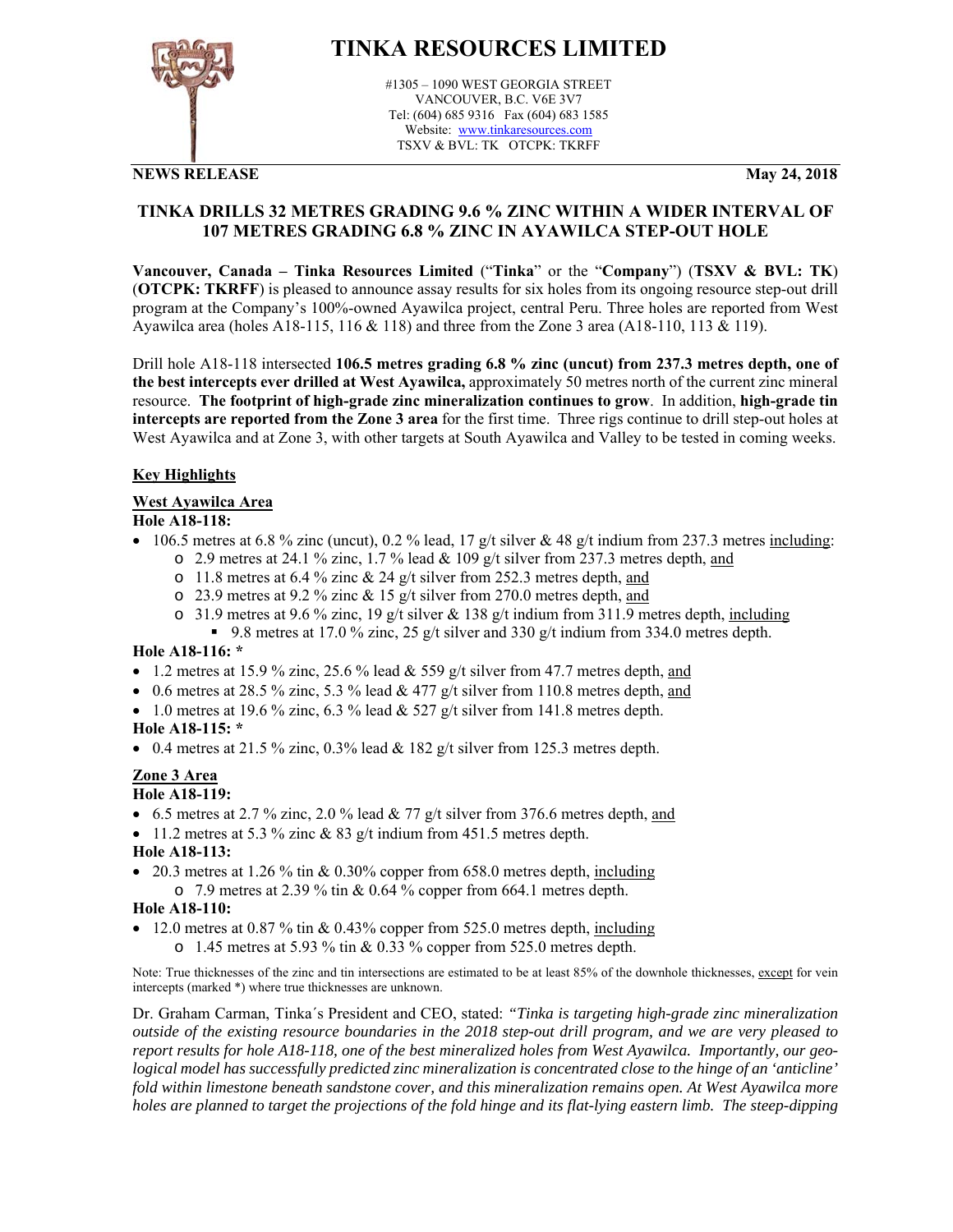*western fold limb, tested by A18-115 & 116, appears to host vein-style mineralization in the overlying sandstone only."* 

*"We continue to target possible connections between the resource areas at West and Central Ayawilca, and several holes have results pending. The Zone 3 area is also beginning to show encouraging zinc intersections (e.g., hole A18-119), and although the mineralization is relatively deep, we believe Zone 3 has the potential to add significant new resources to the project. High-grade tin mineralization in A18-119, more than 2 kilometres away from West Ayawilca, further indicates the potential and very large size of the Ayawilca mineralized system."* 

Figure 1 shows a drill hole location map of the Ayawilca project. Figures 2 and 3 are interpretive cross sections through the Ayawilca project highlighting new results.

### **West Ayawilca Geology – Discussion**

Three geological rock units are observed in all areas at Ayawilca: an upper sandstone, a middle limestone which hosts most of the sulphide zinc mineralization, and a lower phyllite. The main geological feature of West Ayawilca is an 'anticline' fold which has a flat-lying eastern limb and a steep-dipping western limb. The hinge of this fold and the flat-lying eastern side of the fold are prospective for zinc and hosts massive sulphide zinc mineralization at West Ayawilca and South Ayawilca up to ~200 metres in vertical thickness, typically in the form of tabular sulphide bodies or "mantos", and more irregular shaped 'chimneys'. At these areas, most if not all of the limestone is completely replaced by massive sulphide mineralization (see Figures 2 and 3). Magnetite replacement of limestone predates the sulphide zinc mineralization and typically, as magnetite increases in the drill cores the quantity of sphalerite decreases.

The ultimate source or 'feeder' of the zinc mineralization remains uncertain, but Tinka geologists believe the zinc mineralization was brought into the limestone via steep northeast-trending faults that transect the Ayawilca property (not shown in Figure  $2 \& 3$ ).

#### **Zone 3 Geology – Discussion**

The main geological feature at Zone 3 is an overturned 'syncline' which has folded the sequence into a 'V' and resulted in limestone outcropping at surface on the eastern fold limb (Figure 3). Limestone in hole A18- 119 at Zone 3 has been heavily replaced by magnetite, and to a lesser extent pyrite and sphalerite. As at West Ayawilca, Tinka geologists believe that the strongest zinc mineralization is likely to occur around the edges of the magnetite bodies.

Massive pyrite replacement at the base of the limestone hosts significant tin mineralization (e.g., A18-113  $\&$ A18-110). The pyrite mineralization postdates and replaces massive pyrrhotite replacement bodies, which hosts tin mineralization elsewhere at the base of the limestone especially at Central Ayawilca (see Figure 3). At Zone 3 and elsewhere, the zinc and tin are completely different styles of mineralization and are physically separated.

Massive sulphide and magnetite replacement at Zone 3 appears to be hosted close to the hinge of the overturned syncline near the Chaucha Fault, with zinc and lead rich mineralization extending into the overlying sandstone (Figure 3). Tinka geologists believe that the magnetite-pyrite/pyrrhotite zonation seen in Zone 3 may be similar to West and Central Ayawilca, with a tin-rich core and zinc-rich margins, particularly near fault intersections.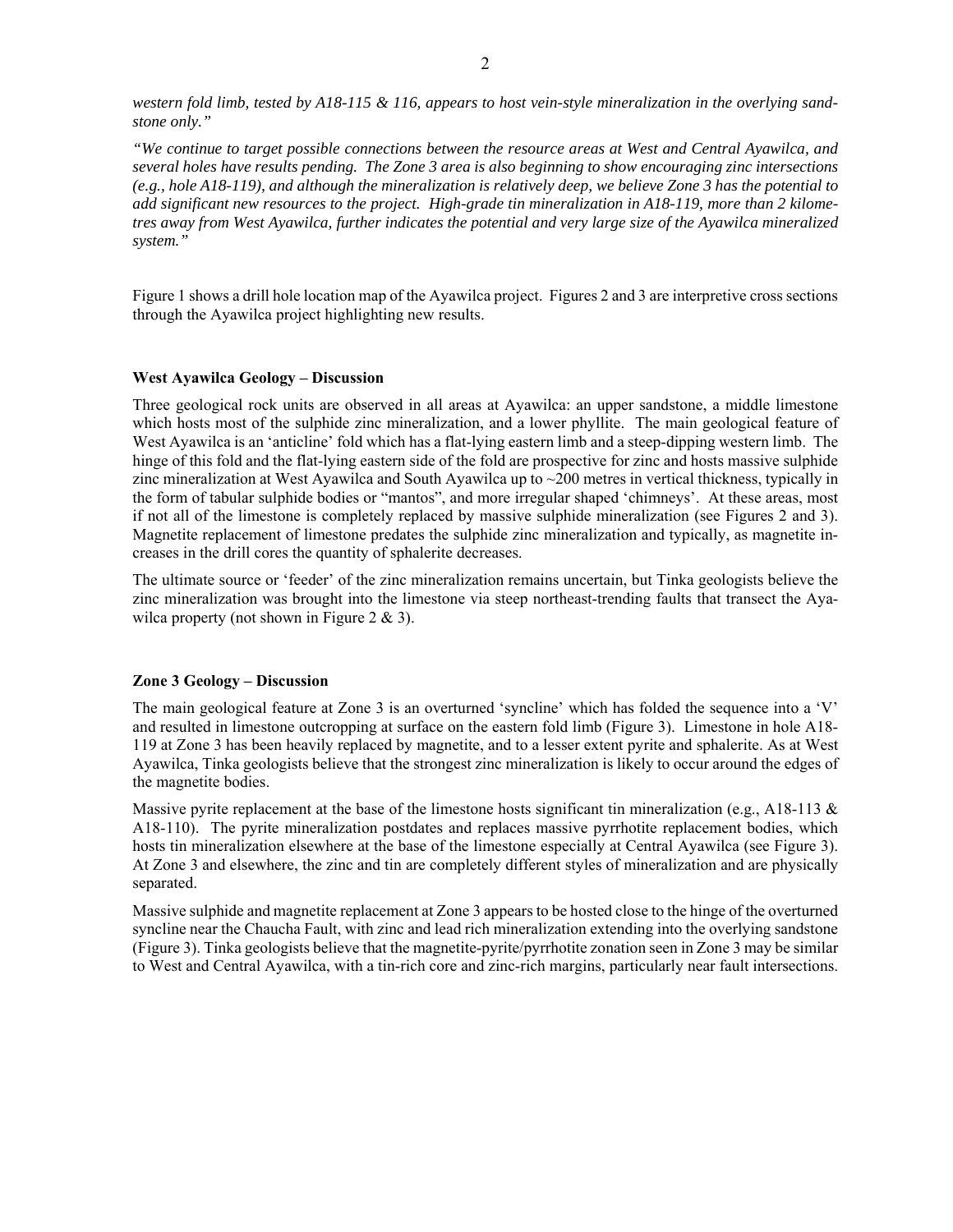

**Figure 1. Ayawilca drill hole location map highlighting 2018 drill holes & known zinc resources** 

#### **Summary of Ayawilca Inferred Zinc Zone Mineral Resources (Nov' 8, 2017)**

| South Ayawilca:   | 13.3 million tonnes at 9.5 % ZnEq (7.6 % zinc, 0.2 % lead, 25 g/t silver & 118 g/t indium); |
|-------------------|---------------------------------------------------------------------------------------------|
| West Ayawilca:    | 9.0 million tonnes at 7.2 % ZnEq (6.1 % zinc, 0.2 % lead, 14 g/t silver & 64 g/t indium);   |
| Central Ayawilca: | 13.0 million tonnes at 5.7 % ZnEq (4.7 % zinc, 0.3 % lead, 13 g/t silver & 54 g/t indium);  |
| East Ayawilca:    | 7.5 million tonnes at 6.2 % ZnEq (5.1 % zinc, 0.2 % lead, 13 g/t silver & 69 g/t indium);   |
| TOTAL:            | 42.7 million tonnes at 7.3 % ZnEq (6.0 % zinc, 0.2 % lead, 17 g/t silver & 79 g/t indium).  |

**Notes:** 

1 US\$55/t NSR cut off was used. Metal price assumptions were US\$1.15/lb Zn, US\$300/kg In, US\$18/oz Ag, US\$1.10/lb Pb. Metal recovery assumptions were 90% Zn, 75% In, 60% Ag, and 75% Pb for the ZnEq calculation.

- 2 The NSR value was calculated using the formula: NSR =  $Zn(\%)^*USS15.34+Pb(\%)^*USS6.15+In(g/t)*USS0.18+Ag(g/t)*USS0.27$ <br>
The ZnEq value was calculated using the formula:  $ZnEq = NSRUSS15.34$
- The ZnEq value was calculated using the formula:  $ZnEq = \text{NSR}/\text{US}\$15.34$
- 4 Numbers may not add due to rounding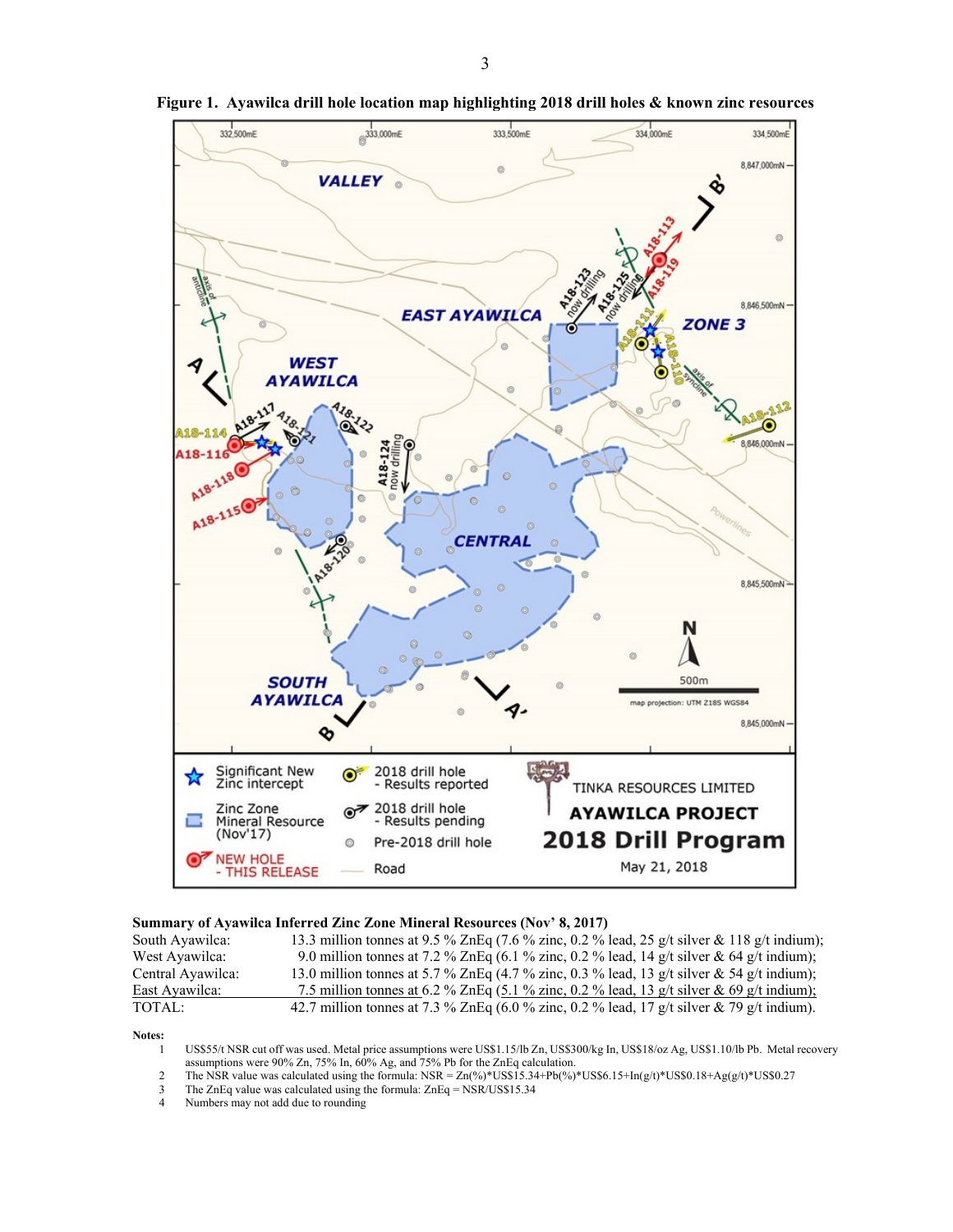

**Figure 2. Cross section through West Ayawilca and South Ayawilca (see Fig. 1 for location) Nov' 2017 mineral resource blocks are colour-coded by NSR value**

**Figure 3. Cross section from South Ayawilca to Zone 3 (see Fig. 1 for location) Nov' 2017 mineral resource blocks are colour-coded by NSR value**



**Qualified Person – Mineral Resources:** The Mineral Resources disclosed in this press release have been estimated by Mr. David Ross, P.Geo., an employee of Roscoe Postle Associates Inc. (RPA), and is independent of Tinka. By virtue of his education and relevant experience, Mr. Ross is a "Qualified Person" for the purpose of National Instrument 43-101. The Mineral Resources have been classified in accordance with CIM Definition Standards for Mineral Resources and Mineral Reserves (May, 2014). An independent National Instrument 43-101 Technical Report (the "**NI 43-101 Technical Report**") on the Mineral Resource Estimate for the Ayawilca Property, Department of Pasco, Peru has been filed under the Company's profile on SEDAR at www.sedar.com and is available on the Company's website at www.tinkaresources.com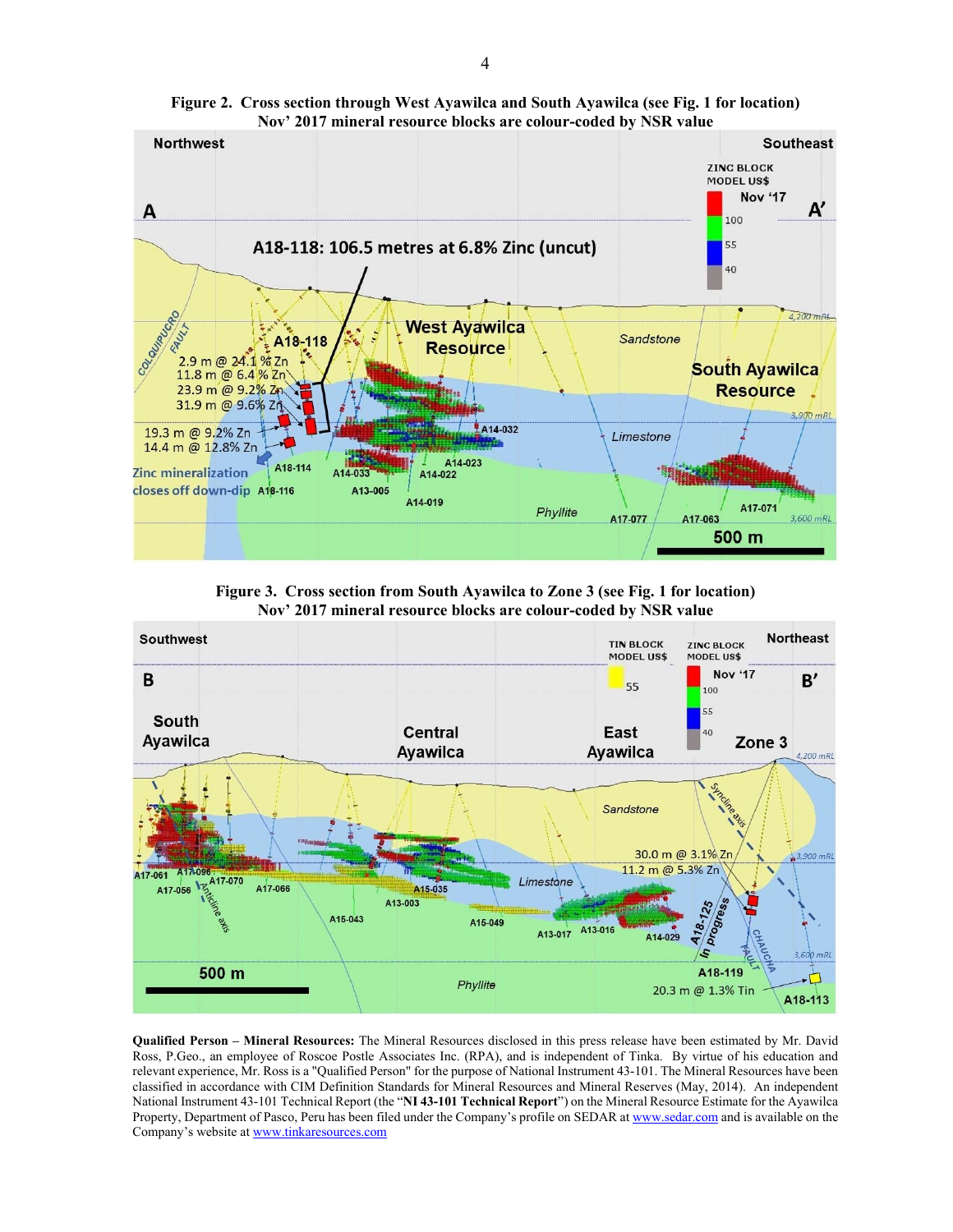True thicknesses of the zinc intersections are estimated to be at least 85% of the downhole thickness, except where marked. Significant new drill intercepts are summarized in Table 1 with the strongest intercepts in bold text. Table 2 summarizes the drill collar information for the recent holes.

|                   | From         |         | Interval     |        | Pb              | Ag               | Indium                  | Tin           | Copper        |        |                 |
|-------------------|--------------|---------|--------------|--------|-----------------|------------------|-------------------------|---------------|---------------|--------|-----------------|
| <b>Drill hole</b> | $\mathbf{m}$ | To m    | $\mathbf{m}$ | $Zn\%$ | $\frac{0}{0}$   | g/t              | g/t                     | $\frac{0}{0}$ | $\frac{0}{0}$ | Area   | <b>Reported</b> |
| A18-110           | 278.20       | 282.00  | 3.80         | 3.7    | 0.3             | $\overline{7}$   | $\boldsymbol{0}$        |               |               | Zone 3 | April 25'18     |
| and               | 322.60       | 326.00  | 3.40         | 4.8    | 0.0             | $\overline{4}$   | 48                      |               |               | Zone 3 | April 25'18     |
| and               | 329.90       | 342.00  | 12.10        | 4.9    | 0.0             | 8                | 60                      |               |               | Zone 3 | April 25'18     |
| and               | 436.00       | 442.00  | $6.00$       | 5.6    | 0.0             | 4                | 50                      |               |               | Zone 3 | Feb 15'18       |
| including         | 438.90       | 439.60  | 0.70         | 14.7   | 0.0             | 3                | 137                     |               |               | Zone 3 | Feb 15'18       |
| and               | 454.00       | 458.00  | 4.00         | 8.4    | 0.0             | 5                | 126                     |               |               | Zone 3 | Feb 15'18       |
| including         | 456.20       | 456.70  | $0.50\,$     | 41.7   | $0.0\,$         | $\tau$           | 366                     |               |               | Zone 3 | Feb 15'18       |
| and               | 525.00       | 537.00  | 12.00        |        |                 | 66               |                         | 0.87          | 0.43          | Zone 3 | Here            |
| including         | 525.00       | 526.45  | 1.45         |        |                 | 25               |                         | 5.93          | 0.33          | Zone 3 | Here            |
| A18-111           | 173.80       | 178.80  | 5.00         | 20.2   | 0.3             | 74               | 420                     |               |               | Zone 3 | Feb 15'18       |
| and               | 372.70       | 374.00  | 1.30         | 6.5    | $0.0\,$         | 6                | 212                     |               |               | Zone 3 | April 25'18     |
| A18-113           | 494.00       | 502.00  | 8.00         | 3.2    | $0.0\,$         | $\boldsymbol{7}$ | 39                      |               |               | Zone 3 | Here            |
| and               | 658.00       | 678.30  | 20.30        |        |                 | 5                |                         | 1.26          | 0.30          | Zone 3 | Here            |
| including         | 664.10       | 672.00  | 7.90         |        |                 | 10               |                         | 2.39          | 0.64          | Zone 3 | Here            |
| A18-114           | 300.00       | 319.30  | 19.30        | 9.2    | 0.2             | 19               | $\sqrt{2}$              |               |               | West   | April 25'18     |
| including         | 300.00       | 304.00  | 4.00         | 16.2   | 0.2             | 26               | $\overline{c}$          |               |               | West   | April 25'18     |
| and               | 351.40       | 365.80  | 14.40        | 12.8   | 1.9             | 140              | 98                      |               |               | West   | April 25'18     |
| including         | 352.30       | 354.30  | 2.00         | 11.8   | 12.1            | 837              | 292                     |               |               | West   | April 25'18     |
| including         | 357.00       | 358.40  | 1.40         | 29.2   | 0.4             | 58               | 24                      |               |               | West   | April 25'18     |
| including         | 361.20       | 365.80  | 4.60         | 16.8   | 0.1             | 15               | 26                      |               |               | West   | April 25'18     |
| A18-115           | 125.30       | 125.70* | 0.40         | 21.5   | 0.3             | 182              | 51                      |               |               | West   | Here            |
| A18-116           | 47.70        | 48.90*  | 1.20         | 15.9   | 25.6            | 559              | $\boldsymbol{0}$        |               |               | West   | Here            |
| and               | 50.50        | 50.75*  | 0.25         | 11.0   | 15.7            | 679              | $\boldsymbol{0}$        |               |               | West   | Here            |
| and               | 110.80       | 111.40* | 0.60         | 28.5   | 5.3             | 477              | $\boldsymbol{0}$        |               |               | West   | Here            |
| and               | 141.80       | 142.80* | 1.00         | 19.6   | 6.3             | 527              | $\boldsymbol{0}$        |               |               | West   | Here            |
| A18-117           |              |         |              |        | results pending |                  |                         |               |               | West   |                 |
| A18-118           | 120.00       | 121.10* | 1.20         | 9.8    | 0.3             | 73               | $\overline{\mathbf{3}}$ |               |               | West   | Here            |
| and               | 183.10       | 184.30* | 1.20         | 36.9   | $1.0\,$         | 104              | 27                      |               |               | West   | Here            |
| and               | 237.30       | 343.80  | 106.50       | 6.8    | 0.2             | 17               | 48                      |               |               | West   | Here            |
| including         | 237.30       | 240.20  | 2.90         | 24.1   | 1.7             | 109              | $\overline{4}$          |               |               | West   | Here            |
| including         | 252.30       | 264.10  | 11.80        | 6.4    | 0.2             | 24               | $\mathbf{1}$            |               |               | West   | Here            |
| including         | 270.00       | 293.90  | 23.90        | 9.2    | 0.0             | 15               | 14                      |               |               | West   | Here            |
| including         | 311.90       | 343.80  | 31.90        | 9.6    | 0.3             | 19               | 138                     |               |               | West   | Here            |
| including         | 334.00       | 343.80  | 9.80         | 17.0   | 0.1             | 25               | 330                     |               |               | West   | Here            |
| A18-119           | 372.20       | 373.10  | 0.90         | 6.5    | 4.2             | 104              | $\,$ $\,$               |               |               | Zone 3 | Here            |
| and               | 376.60       | 383.10  | 6.50         | 2.7    | 2.0             | 77               | 6                       |               |               | Zone 3 | Here            |
| and               | 410.00       | 440.00  | 30.00        | 3.1    | 0.3             | 24               | 54                      |               |               | Zone 3 | Here            |
| and               | 451.50       | 462.70  | 11.20        | 5.3    | 0.0             | $\overline{7}$   | 83                      |               |               | Zone 3 | Here            |

**Table 1. Significant drill intercepts at Ayawilca in 2018** 

\*Vein style mineralization where true thickness cannot be determined.

|  |  | <b>Table 2. Summary of Drill Collar Information</b> (coordinates are in UTM Zone 18S WGS84 datum) |  |  |  |
|--|--|---------------------------------------------------------------------------------------------------|--|--|--|
|--|--|---------------------------------------------------------------------------------------------------|--|--|--|

| <b>Drill Hole</b>    | Easting | <b>Northing</b> | Total depth (m) | Elevation (m) | <b>Azimuth</b> | Dip   |
|----------------------|---------|-----------------|-----------------|---------------|----------------|-------|
| A18-109              | 334040  | 8846140         | 704.2           | 4088          | 130            | $-70$ |
| A <sub>18</sub> -110 | 334049  | 8846138         | 566.7           | 4086          | 350            | $-70$ |
| A <sub>18</sub> -111 | 333982  | 8846287         | 566.5           | 4107          | 035            | $-75$ |
| A <sub>18</sub> -112 | 334430  | 8845945         | 541.1           | 4000          | 250            | $-70$ |
| A <sub>18</sub> -113 | 334045  | 8846545         | 726.6           | 4206          | 035            | $-80$ |
| A <sub>18</sub> -114 | 332510  | 8845882         | 385.0           | 4293          | 090            | $-70$ |
| A <sub>18</sub> -115 | 332545  | 8845646         | 493.2           | 4302          | 070            | $-82$ |
| A <sub>18</sub> -116 | 332510  | 8845882         | 450.9           | 4298          | 090            | $-80$ |
| A <sub>18</sub> -117 | 332510  | 8845882         | 380.4           | 4298          | 060            | $-70$ |
| A18-118              | 332538  | 8845780         | 363.8           | 4284          | 060            | $-65$ |
| A <sub>18</sub> -119 | 334045  | 8846545         | 618.5           | 4206          | 215            | $-80$ |